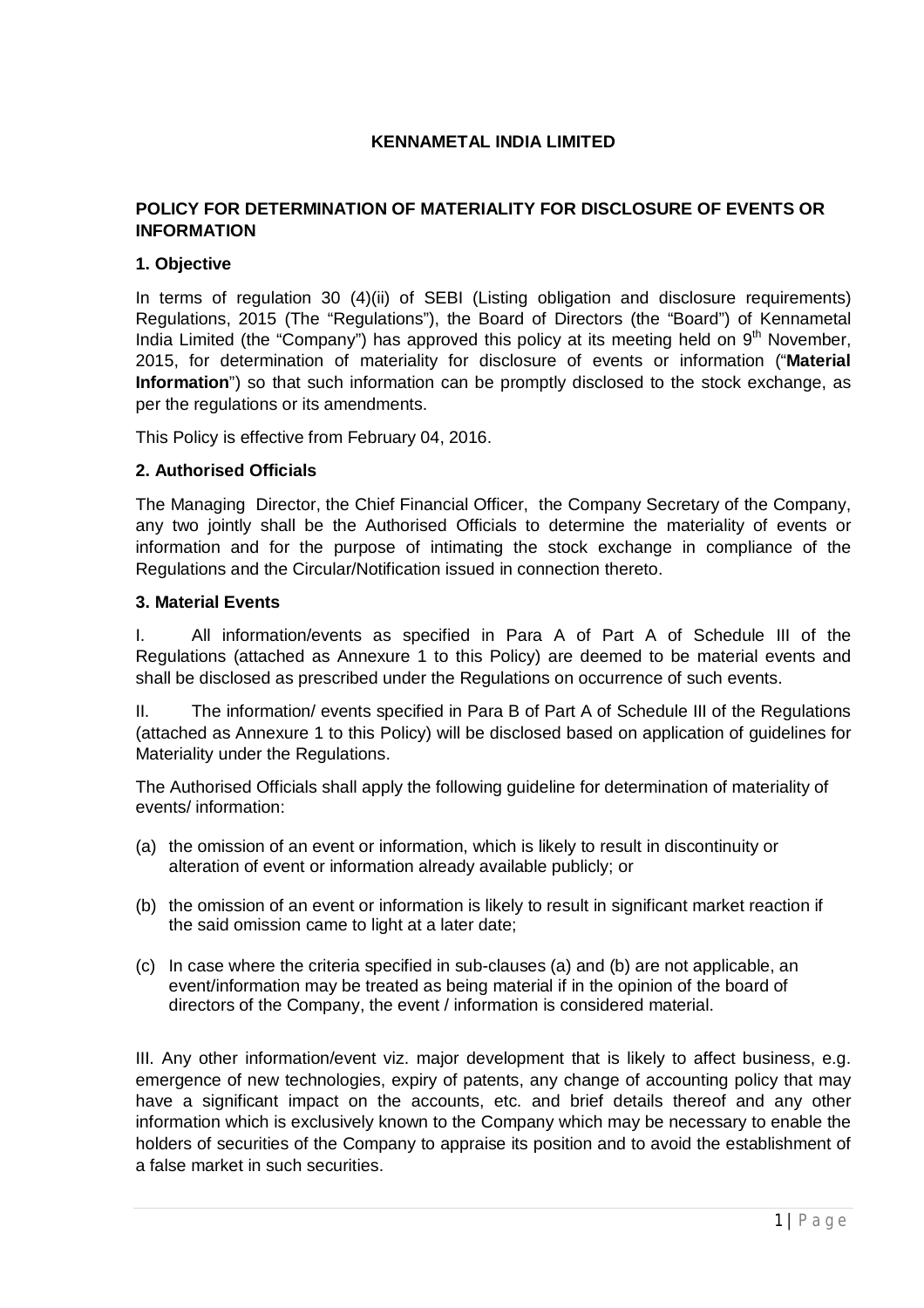IV. Any event or information that the Board of Directors deem it Material.

Provided that any confidential information which if disclosed, is likely to put at risk the business interest of the Company shall not be disclosed. The Company to that extent shall make qualified disclosure to the stock exchange.

# **4. Notification**

The Authorised Officials shall first disclose to stock exchange about events specified above, or information as soon as reasonably possible and not later than twenty four hours from the occurrence of event or information:

Provided further that disclosure with respect to events specified in sub-para 4 of Para A of Part A of Schedule III of the Regulation shall be made within thirty minutes of the conclusion of the board meeting.

The Authorised Officials shall, with respect to disclosures referred to in this regulation, make disclosures updating material developments on a regular basis, till such time the event is resolved/closed, with relevant explanations.

All disclosures made under this policy shall be hosted on the Company's website for a minimum period of five years from the date of disclosure.

# **5. Conflict**

In any circumstance where the terms of this policy differ from any existing or newly enacted law, Regulations, Notifications or circular issued by Securities and Exchange Board of India (SEBI) time to time, the law, regulations, Notification or circular will take precedence over this policy.

#### **6. Review**

This policy will be reviewed periodically as well as on need basis.

\*\*\*\*\*\*\*

# **Annexure-I**

The following shall be events/information, upon occurrence of which the Company shall make disclosure to stock exchange: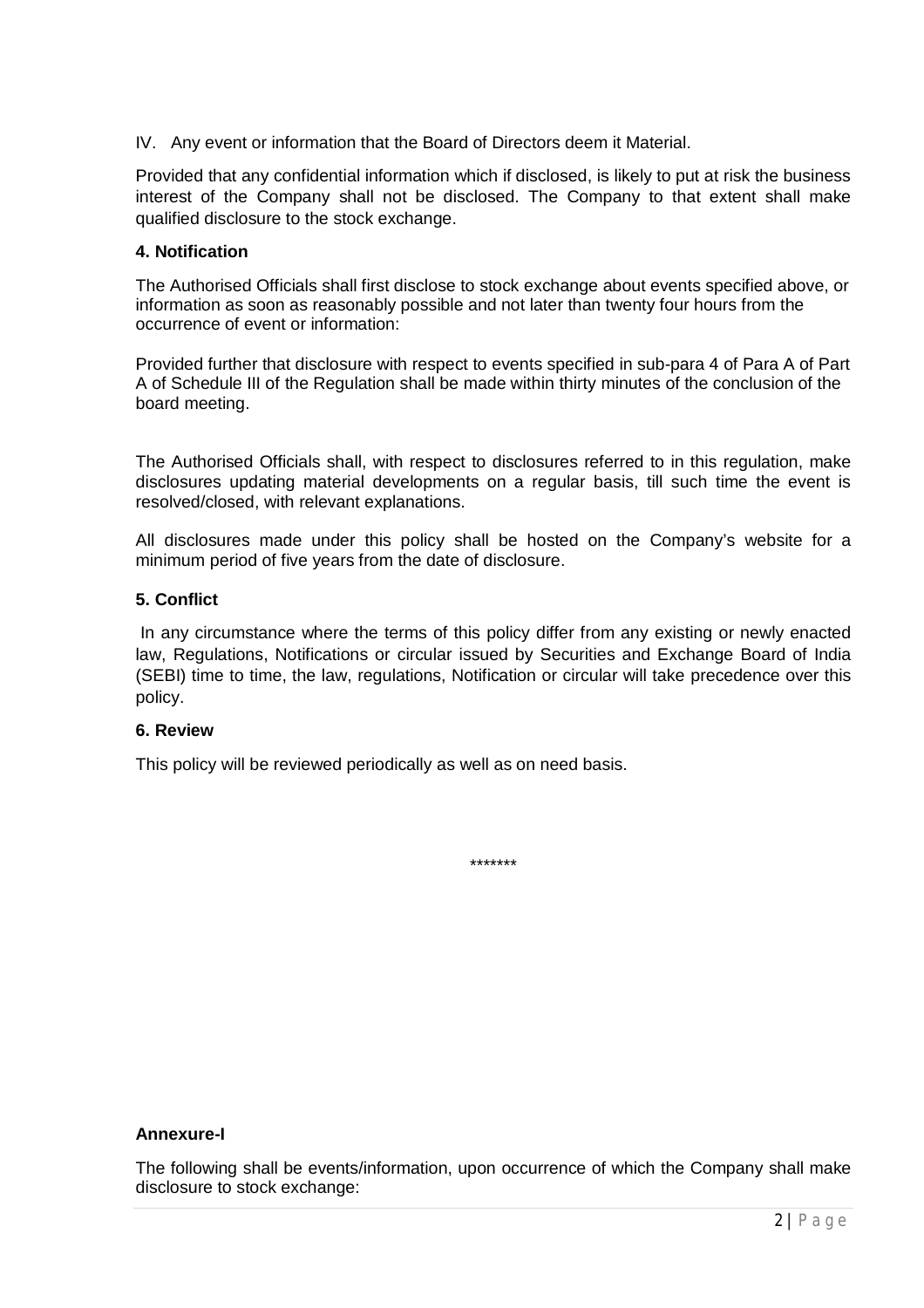- **A. Events which shall be disclosed without any application of the guidelines for materiality as specified in sub-regulation (4) of Regulation (30) (Deemed Material Information):**
- 1. Acquisition(s) (including agreement to acquire), Scheme of Arrangement (amalgamation/ merger/ demerger/restructuring), or sale or disposal of any unit(s), division(s) or subsidiary of the Company or any other restructuring.

Explanation.- For the purpose of this sub-para, the word 'acquisition' shall mean,-

- (i) acquiring control, whether directly or indirectly; or,
- (ii) acquiring or agreeing to acquire shares or voting rights in, a company, whether directly or indirectly, such that -

(a) the Company holds shares or voting rights aggregating to five per cent or more of the shares or voting rights in the said company, or;

(b) there has been a change in holding from the last disclosure made under sub-clause (a) of clause (ii) of the Explanation to this sub-para and such change exceeds two per cent of the total shareholding or voting rights in the said company.

- 2. Issuance or forfeiture of securities, split or consolidation of shares, buyback of securities, any restriction on transferability of securities or alteration in terms or structure of existing securities including forfeiture, reissue of forfeited securities, alteration of calls, redemption of securities etc.
- 3. Revision in Rating(s).
- 4. Outcome of Meetings of the board of directors: The Company shall disclose to the Exchange(s), within 30 minutes of the closure of the meeting, held to consider the following:
	- a) dividends and/or cash bonuses recommended or declared or the decision to pass any dividend and the date on which dividend shall be paid/dispatched;
	- b) any cancellation of dividend with reasons thereof;
	- c) the decision on buyback of securities;
	- d) the decision with respect to fund raising proposed to be undertaken
	- e) increase in capital by issue of bonus shares through capitalization including the date on which such bonus shares shall be credited/dispatched;
	- f) reissue of forfeited shares or securities, or the issue of shares or securities held in reserve for future issue or the creation in any form or manner of new shares or securities or any other rights, privileges or benefits to subscribe to;
	- g) short particulars of any other alterations of capital, including calls;
	- h) financial results;
	- i) decision on voluntary delisting by the Company from stock exchange(s).
- 5. Agreements (viz. shareholder agreement(s), joint venture agreement(s), family settlement agreement(s) (to the extent that it impacts management and control of the Company), agreement(s)/treaty(ies)/contract(s) with media companies) which are binding and not in normal course of business, revision(s) or amendment(s) and termination(s) thereof.
- 6. Fraud/defaults by promoter or key managerial personnel or by Company or arrest of key managerial personnel or promoter.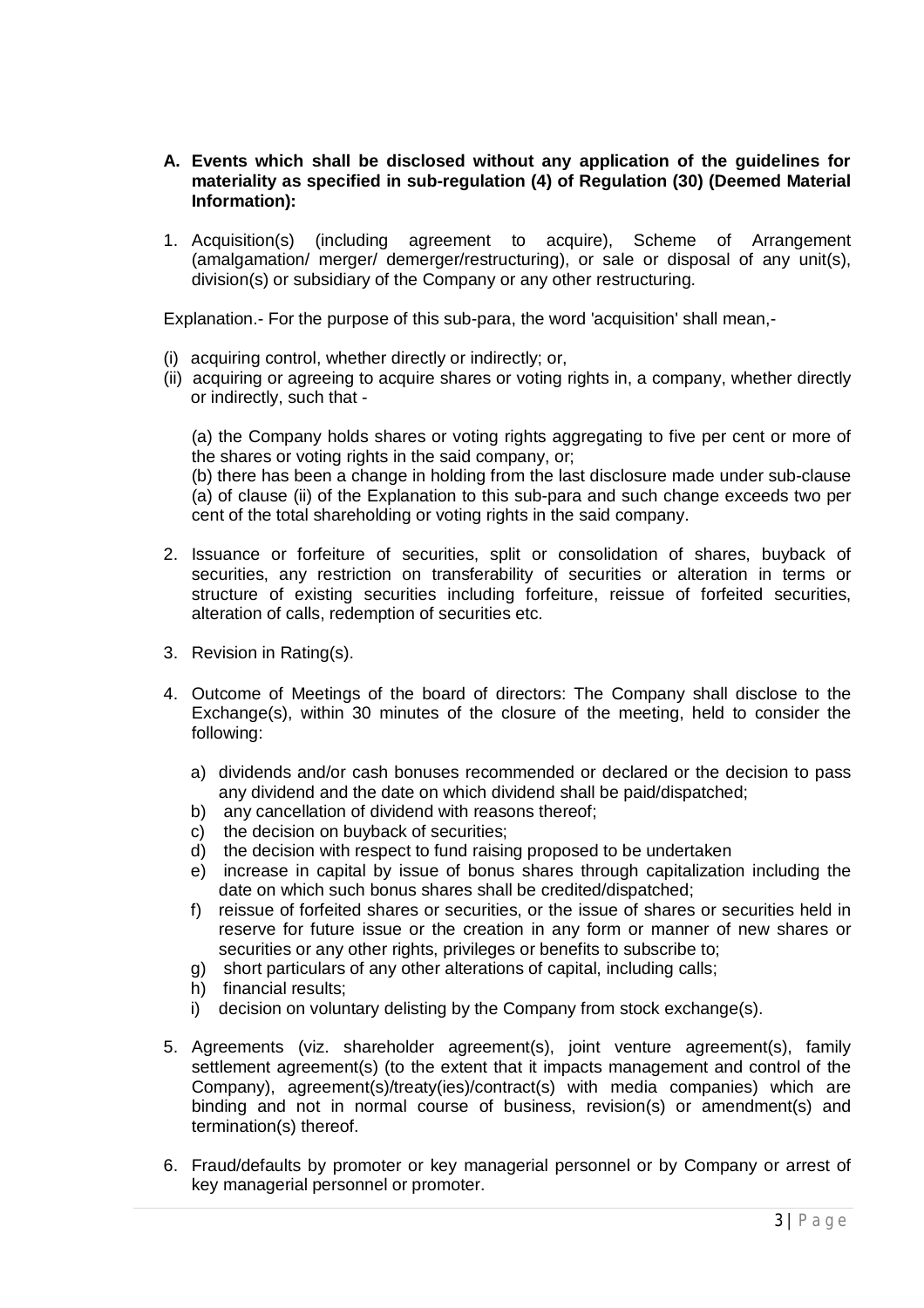- 7. Change in directors, key managerial personnel (Managing Director, Chief Executive Officer, Chief Financial Officer , Company Secretary etc.), Auditor and Compliance Officer.
- 8. Appointment or discontinuation of share transfer agent.
- 9. Corporate debt restructuring.
- 10. One time settlement with a bank.
- 11. Reference to BIFR and winding-up petition filed by any party / creditors.
- 12. Issuance of Notices, call letters, resolutions and circulars sent to shareholders, debenture holders or creditors or any class of them or advertised in the media by the Company.
- 13. Proceedings of Annual and extraordinary general meetings of the Company.
- 14. Amendments to memorandum and articles of association of Company, in brief.
- 15. Schedule of Analyst or institutional investor meet and presentations on financial results made by the Company to analysts or institutional investors;

#### **B. Events which shall be disclosed upon application of the guidelines for materiality referred sub-regulation (4) of the Regulation (30):**

- 1. Commencement or any postponement in the date of commencement of commercial production or commercial operations of any unit/division.
- 2. Change in the general character or nature of business brought about by arrangements for strategic, technical, manufacturing, or marketing tie-up, adoption of new lines of business or closure of operations of any unit/division (entirety or piecemeal).
- 3. Capacity addition or product launch.
- 4. Awarding, bagging/ receiving, amendment or termination of awarded/bagged orders/contracts not in the normal course of business.
- 5. Agreements (viz. loan agreement(s) (as a borrower) or any other agreement(s) which are binding and not in normal course of business) and revision(s) or amendment(s) or termination(s) thereof.
- 6. Disruption of operations of any one or more units or division of the Company due to natural calamity (earthquake, flood, fire etc.), force majeure or events such as strikes, lockouts etc.
- 7. Effect(s) arising out of change in the regulatory framework applicable to the Company
- 8. Litigation(s) / dispute(s) / regulatory action(s) with impact.
- 9. Fraud/defaults etc. by directors (other than key managerial personnel) or employees of Company.
- 10. Options to purchase securities including any ESOP/ESPS Scheme.
- 11. Giving of guarantees or indemnity or becoming a surety for any third party.